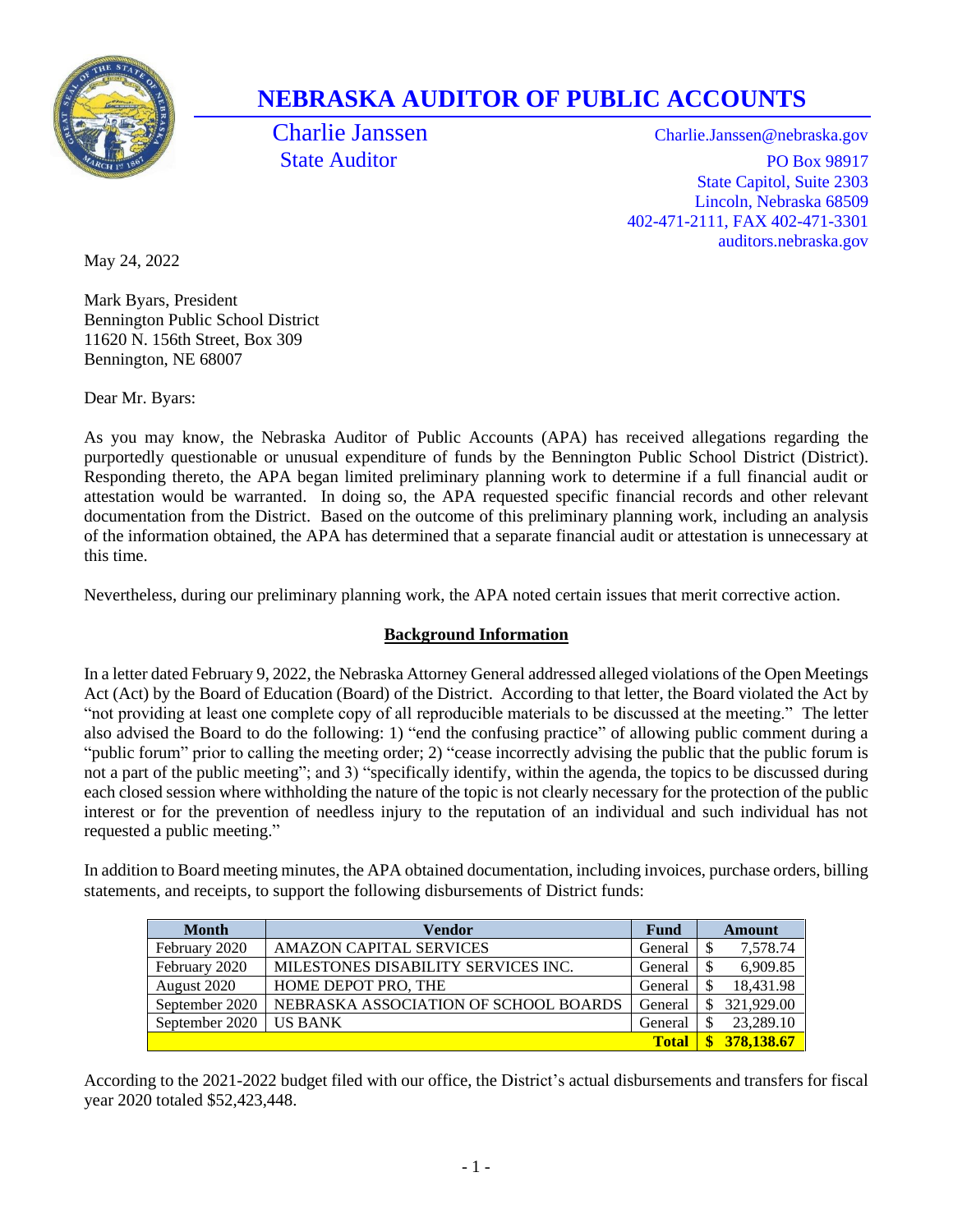The Board consisted of the following members during the period examined:

- Darren Siekman, President
- Valerie Calderon, Vice President
- Mark Byars
- **Heather Goertz**
- Kara Neuverth
- Brad Renter

The following comments and recommendations, which have been discussed with the appropriate members of the District and its management, are intended to improve internal control or result in other operating efficiencies.

### **Comments and Recommendations**

### **1. Publication of Claims Listings and Meeting Minutes**

Upon request, the APA was provided with the Board's published agendas for its regular meetings in February, August, and September 2020. Included were "Board Report – Newspaper" documents, which are the listings of claims provided to the Board to be reviewed and approved at each regular meeting.

The following is an excerpt of the claims listing provided to the Board during its August 10, 2020, meeting:

| County of Douglas School District 59<br>08/07/2020 12:43 PM |                                                                                                                                     | Board Report - Newspaper                       |                   | Page: 1<br>User ID: JIP                                                                                                                                                 |
|-------------------------------------------------------------|-------------------------------------------------------------------------------------------------------------------------------------|------------------------------------------------|-------------------|-------------------------------------------------------------------------------------------------------------------------------------------------------------------------|
|                                                             |                                                                                                                                     |                                                |                   |                                                                                                                                                                         |
| <b>Vendor Name</b>                                          | svers on                                                                                                                            | <b>Vendor Description</b><br>mite web a worker | Amount            | $\label{eq:4} \begin{array}{lll} \displaystyle \rightarrow & \displaystyle \cos \eta \, \delta \left(1-\rho^2\right) \, \mathcal{E} \left(1-\delta \right) \end{array}$ |
| <b>ACTIVITY FUND</b>                                        | $\label{eq:3.1} \frac{1}{2} \mathcal{H} \otimes_{\mathcal{H}^{\times}} \mathcal{H}^{\times} \mathcal{H}^{\times} \cong \mathcal{H}$ |                                                |                   | The Bart Charles of the                                                                                                                                                 |
| HY-VEE INC.                                                 | $\mathcal{L}_{\rm eff}$                                                                                                             |                                                | \$88.97<br>12,931 | 第1394条 1 3 mm                                                                                                                                                           |
| <b>US BANK</b>                                              |                                                                                                                                     |                                                | \$2,180.73        | 199                                                                                                                                                                     |
| Fund Number<br>21                                           | <b>PA 原</b>                                                                                                                         |                                                | \$2,269.70        | and the first state of the state                                                                                                                                        |
|                                                             | $-3.5 - 1.2$                                                                                                                        |                                                |                   | 一卷 单位 医病院                                                                                                                                                               |
| Checking Account ID                                         | $3 - 211$<br><b>ACTIVITY</b>                                                                                                        |                                                | \$2,269.70        | BL. LL. HOPEY<br>MAVIA A Branchan, and                                                                                                                                  |

The Board's aggregate approval of certain claims – as opposed to approving them individually – is typically recorded in the "Consent Agenda" section of the meeting minutes, as illustrated by the following excerpt from the minutes of the August 10, 2020, meeting:

III. Consent Agenda (Note: Items on the consent agenda are considered routine and will be enacted under one motion. There will be no separate discussion of these items at the meeting unless a Board Member requests an item removed from the agenda for separate action.) (Note: Items on the consent agenda are considered routine and will be enacted under one motion. There will be no separate discussion of these items at the meeting unless a Board member requests an item removed from the consent agenda for separate action.) **MOTION PASSED:** Motion to approve the following Consent Agenda items (or as presented): - Approval of Agenda - Approval of Minutes of the Monday, July 13, 2020, Special Hearing, Monday July 13, 2020, Joint City/District Meeting and the Monday, July 13, 2020, Regular Meeting - Approve August claims for payment - Approve Temporary Non-Resident Request, passed with a motion by Mark Byars and a second by Kara Neuverth. Mark Byars: Yea, Valerie Calderon: Yea, Heather Goertz: Yea, Kara Neuverth: Yea, Brad Renter: Yea, Darren Siekman: Yea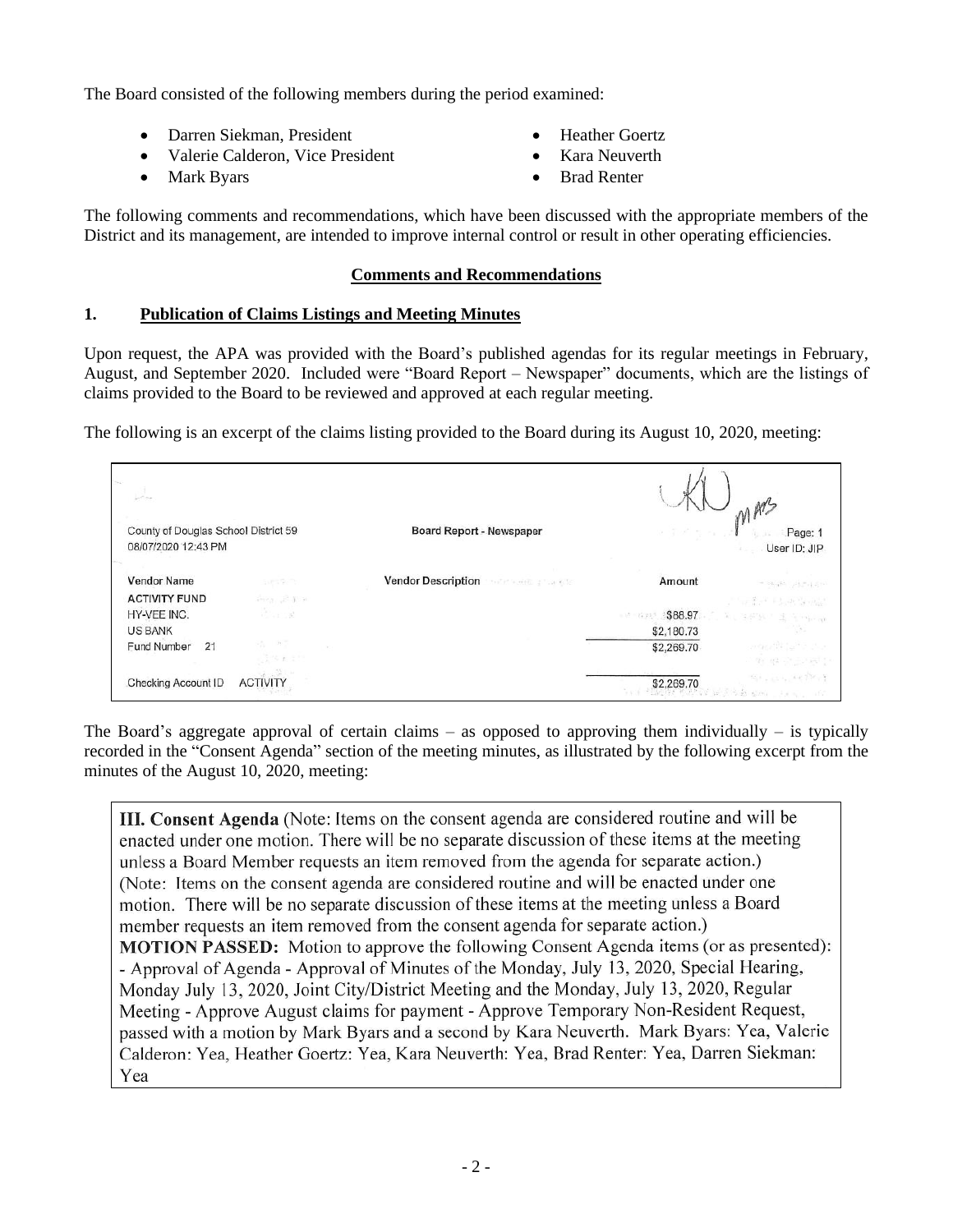The District publishes a post-meeting list of claims in the Douglas County Post-Gazette, a newspaper located in Elkhorn, Nebraska. In doing so, however, the District has failed to list all claims – including those on the Consent Agenda – approved by the Board, which is required by State statute.

Neb. Rev. Stat. § 79-580 (Cum. Supp. 2020) provides the following:

*The secretary of the school board or board of education of each Class III school district shall, within ten days after any regular or special meeting of the board, publish one time in a legal newspaper published in or of general circulation in such district a list of the claims, arising on contract or tort, allowed at the meeting. The list shall set forth the name of the claimant and the amount and nature of the claim allowed, to consist of not more than ten words in stating the nature of each such claim. The secretary shall likewise cause to be published a concise summary of all other proceedings of such meetings. Publication of such claims or proceedings in a legal newspaper shall not be required unless the publication can be done at an expense not exceeding the rates provided by law for the publication of proceedings of county boards.*

(Emphasis added.) The following table summarizes the dates of both the Board meetings and the incomplete publications noted by the APA:

| Date of<br><b>Meeting</b> | Date of<br><b>Publication</b> | # of Days<br>after Meeting |  |  |
|---------------------------|-------------------------------|----------------------------|--|--|
| 2/10/2020                 | 2/26/2020                     | 16                         |  |  |
| 8/10/2020                 | 8/26/2020                     | 16                         |  |  |
| 9/14/2020                 | 9/30/2020                     | 16                         |  |  |

In addition to not including all claims approved by the Board, each of the publications at issue was made 16 days after the meeting. As shown above, however, § 79-580 requires the District's claims listing to be published "within ten days after any regular or special meeting of the board . . . ."

Good internal control and sound accounting practices require procedures to ensure that the published listing of all Board-approved claims is complete and appears within 10 days of each meeting.

Without such procedures, there is an increased risk of not only failure to comply with statutory publication requirements but also a lack of transparency regarding District expenditures.

> We recommend the District implement procedures to ensure that the published listing of Board-approved claims is complete and made within 10 days of each meeting, as required by State statute.

*District Response: This section of the draft findings letter indicates that "the District has failed to list all claims"*  in the published notice. The school district asks for more information on which claims were not published so that *it can take corrective action in the future.*

*This section also indicates that the claims were published later than the 10-day requirement. The school district has investigated its process and believes the issue lies with an employee who no longer works for the district. The District will review its practice to ensure that all legal notices are timely filed with the newspaper of record as required by law.*

## **2. Lack of Supporting Documentation**

The APA requested documentation to support a \$23,289.10 payment to US Bank, which included expenditures made with District purchasing cards. In reviewing those charges, the APA found five instances in which the District was unable to provide adequate supporting documentation for the expenditures.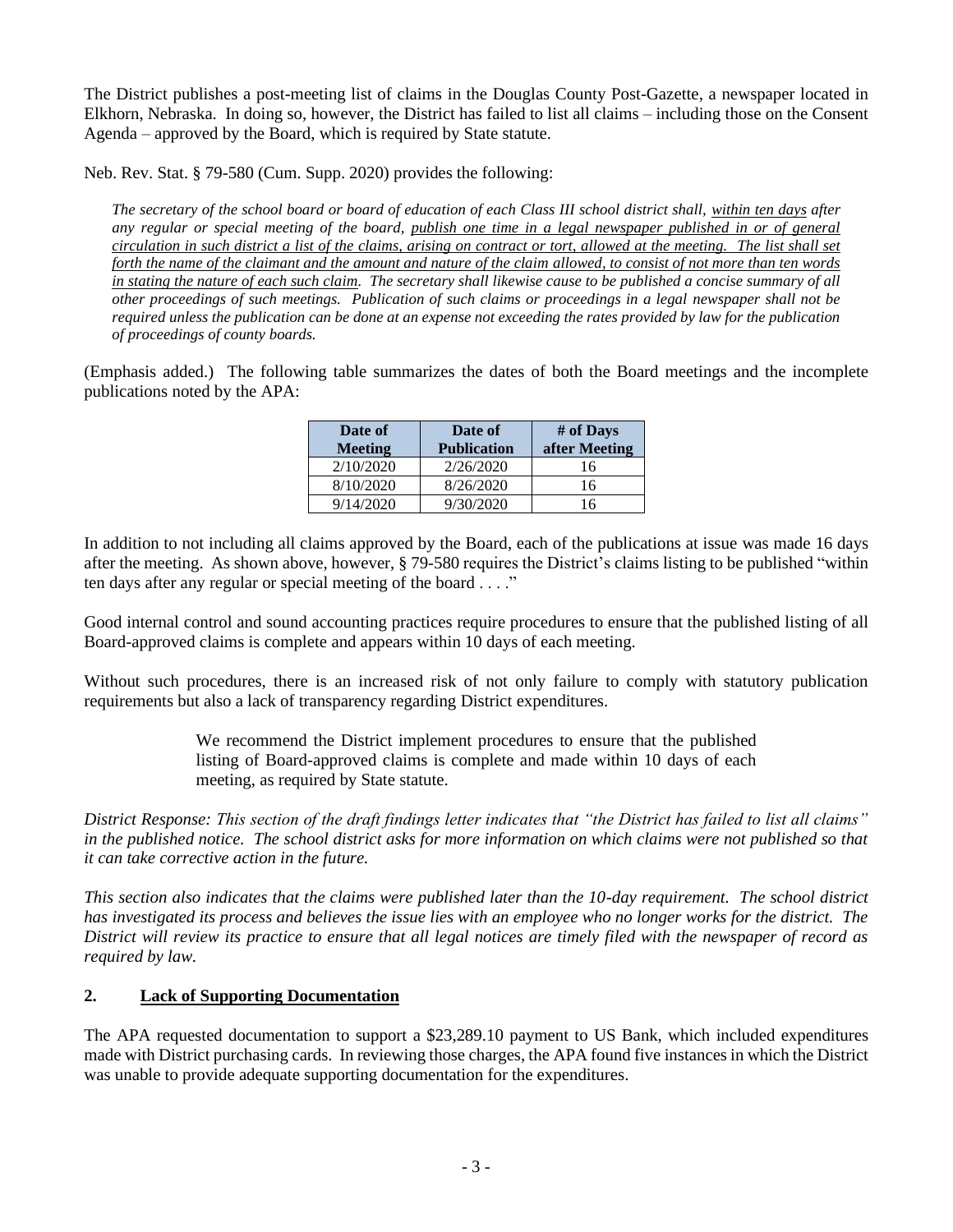Those instances of missing documentation are summarized in the table below:

| <b>Date</b> | Vendor             | <b>Amount</b> |        | <b>APA Explanation</b>                     |
|-------------|--------------------|---------------|--------|--------------------------------------------|
| 7/28/2020   | Home Depot         | Ъ.            | 81.67  | No receipt was provided for this purchase. |
| 7/28/2020   | Lakeshore Learning | S             | 7.20   | No receipt was provided for this purchase. |
| 8/6/2020    | Lowe's             | ъ             | 6.60   | No receipt was provided for this purchase. |
| 8/10/2020   | Target             |               | 17.10  | No receipt was provided for this purchase. |
| 8/16/2020   | Signup Genius      |               | 9.99   | No receipt was provided for this purchase. |
|             | <b>Total</b>       |               | 122.56 |                                            |

The District stated that similar errors had been identified during its own internal auditing process, resulting in a change of its Accounts Payable Department personnel in September 2020.

Neb. Rev. Stat. § 13-610 (Reissue 2012) provides, in relevant part, the following:

*(1) A political subdivision, through its governing body, may create its own purchasing card program. The governing body shall determine the type of purchasing card or cards utilized in the purchasing card program and shall approve or disapprove those persons who will be assigned a purchasing card . . . .*

*(2) Any political subdivision may utilize its purchasing card program for the purchase of goods and services for and on behalf of the political subdivision.*

*\* \* \* \**

*(4) An itemized receipt for purposes of tracking expenditures shall accompany all purchasing card purchases. In the event that a receipt does not accompany such a purchase, purchasing card privileges shall be temporarily or permanently suspended in accordance with rules and regulations adopted and promulgated by the political subdivision.*

*\* \* \* \**

*(6) No officer or employee of a political subdivision shall use a political subdivision purchasing card for any unauthorized use as determined by the governing body.* 

(Emphasis added.) Good internal control and sound business practices require procedures to ensure that proper documentation is maintained for all purchases, especially when made with a District purchasing card.

Without such procedures, there is an increased risk for not only loss or misuse of District funds but also statutory noncompliance.

> We recommend the implementation of procedures to ensure proper documentation is maintained for all purchases, especially when made with a District Purchasing card.

*District Response: The school district believes it has corrected the issue with purchase receipts. The school district*  will consider whether a formal policy needs to be implemented in the future. Nonetheless, the school district will *review its procedures with all staff to ensure that required documentation is received prior to payment of any purchases made, especially with the district's purchasing card program and that all internal control practices are followed by our accounts payable department.*

## **3. Improper Payment of Sales Tax**

The APA identified three instances of State sales taxes, totaling \$56, being paid on purchases made by the District.

Per Neb. Rev. Stat. § 77-2704.15(1)(a) (Reissue 2018), purchases made by the State or other specified public entities are exempt from sales tax, as follows:

*Sales and use taxes shall not be imposed on the gross receipts from the sale, lease, or rental of and the storage, use, or other consumption in this state of purchases by the state, including public educational institutions recognized or established under the provisions of Chapter 85, or by any . . . public schools or learning communities established under Chapter 79.*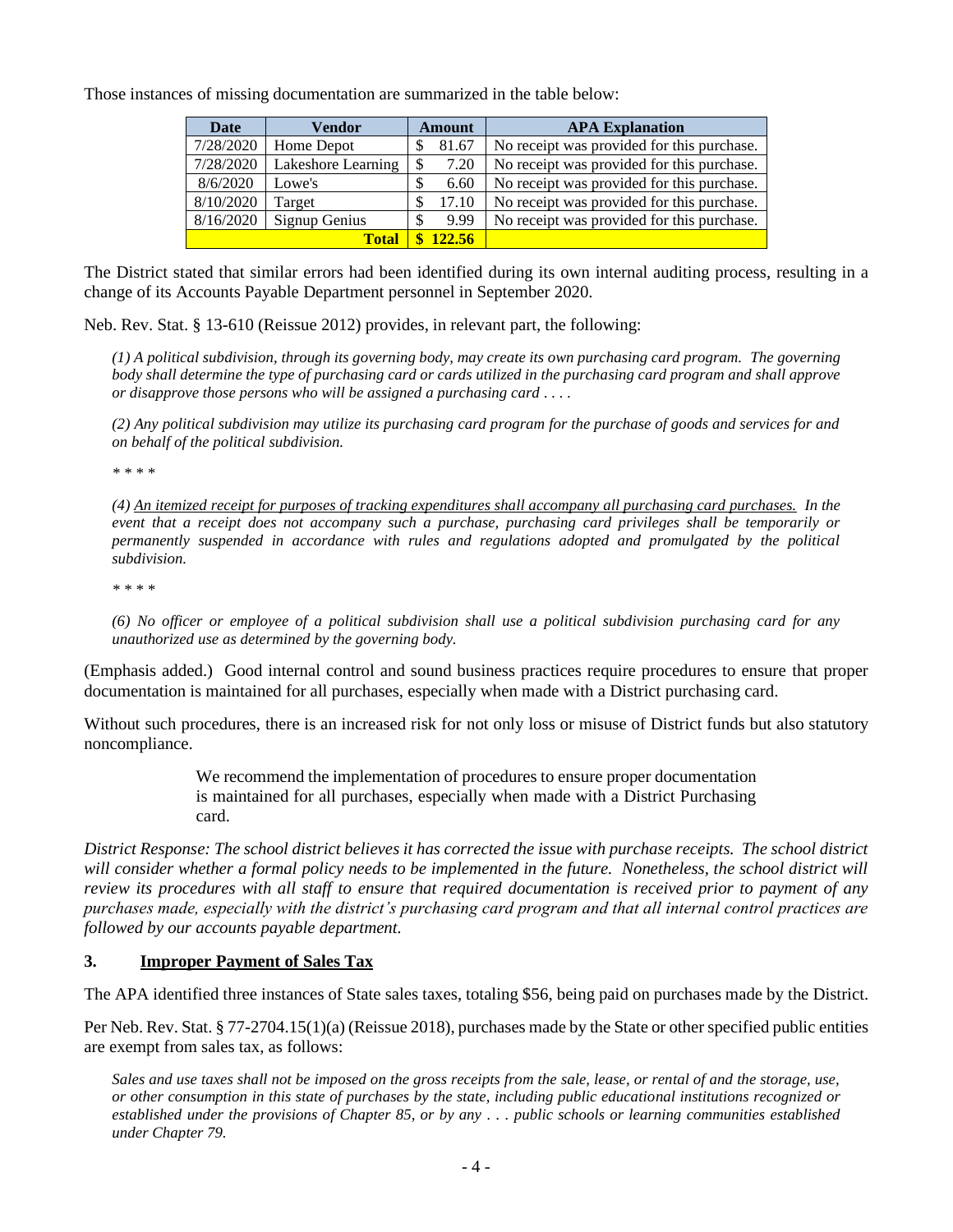Good internal control requires procedures to ensure that the District does not pay State sales taxes on any of its purchases.

Without such procedures, there is an increased risk for the loss of District funds.

We recommend the District implement procedures to prevent the payment of State sales taxes on any of its purchases.

*District Response: The school district notes that this is as much an issue with training school district employees as it is training vendor employees. In many instances, school employees will need to make point of sale purchases with local vendors. Even if school district employees understand that such purchases should be sales tax free, local vendor employees may not or may not have training to process purchases sales tax free. Depending on the timing of school needs, the school may not have the luxury of waiting for local vendors to figure out how to process sales without sales tax. Emergencies exist and the school district needs to make good choices to manage and maintain the district.*

#### **4. Lack of Policy Regarding Meals**

The APA noted 29 expenditures of District funds, totaling \$6,717.24, that appear to have been made to purchase food or meals for staff and registration workers.

These food/meal purchases have been summarized in the table below:

| <b>Date</b> | <b>Vendor</b>         |                          | <b>Amount</b> | <b>Description</b>                        |
|-------------|-----------------------|--------------------------|---------------|-------------------------------------------|
| 7/28/2020   | A Catered Affair      | \$                       | 1,310.00      | New Teacher Meeting                       |
| 7/28/2020   | Walmart               | \$                       | 92.50         | Drinks & Snacks for registration          |
| 7/28/2020   | HyVee                 | \$                       | 59.84         | Drinks for registration workers           |
| 7/29/2020   | A Catered Affair      | \$                       | 350.00        | New Teacher Math Training                 |
| 7/29/2020   | Runza                 | \$                       | 85.42         | food for registration                     |
| 7/29/2020   | Subway                | $\overline{\mathcal{S}}$ | 63.69         | food for registration                     |
| 7/29/2020   | Domino's Pizza        | $\overline{\$}$          | 36.16         | Pizza for Registration workers            |
| 7/29/2020   | Casey's General Store | $\overline{\$}$          | 25.30         | food for registration                     |
| 7/30/2020   | Runza                 | \$                       | 90.72         | Dinner for Registration workers           |
| 7/30/2020   | Runza                 | $\overline{\mathcal{S}}$ | 85.12         | Dinner for registration workers           |
| 7/31/2020   | <b>Rusty Taco</b>     | \$                       | 145.87        | Lunch for registration workers            |
| 7/31/2020   | Mangia Italiana       | \$                       | 116.90        | food for registration                     |
| 7/31/2020   | Chipotle              | $\overline{\$}$          | 86.15         | food for registration                     |
| 7/31/2020   | Casey's General Store | \$                       | 25.30         | <b>Breakfast for Registration Workers</b> |
| 7/31/2020   | <b>Square Donut</b>   | $\overline{\$}$          | 22.60         | food for registration                     |
| 8/3/2020    | A Catered Affair      | \$                       | 325.00        | New Teacher Reading Training              |
| 8/3/2020    | Mangia Italiana       | \$                       | 199.92        | <b>Administrator Dinner Meeting</b>       |
| 8/3/2020    | Costco                | \$                       | 190.59        | Snacks for SIT, PAC and staff meetings    |
| 8/4/2020    | La Mesa               | \$                       | 159.54        | food for registration                     |
| 8/4/2020    | HyVee                 | $\overline{\mathcal{S}}$ | 39.45         | soda - registration                       |
| 8/4/2020    | Cubby's               | \$                       | 31.95         | food for registration                     |
| 8/5/2020    | Panera Bread          | \$                       | 425.70        | <b>SpEd Dept Meeting</b>                  |
| 8/5/2020    | Panera Bread          | \$                       | 202.72        | Breakfast and lunch for registration wor  |
| 8/6/2020    | Walmart               | \$                       | 124.74        | Drinks & Snacks for staff meetings.       |
| 8/6/2020    | Walmart               | $\overline{\$}$          | 21.60         | Soda for back to school meetings          |
| 8/7/2020    | Rusty Taco            | $\overline{\mathcal{S}}$ | 479.28        | <b>Breakfast for staff</b>                |
| 8/12/2020   | Dickey's Barbecue Pit | \$                       | 876.25        | Dickey's BBQ - staff lunch                |
| 8/12/2020   | Dickey's Barbecue Pit | $\overline{\mathcal{S}}$ | 639.20        | Lunch for staff on first day of school    |
| 8/13/2020   | Panera Bread          | \$                       | 405.73        | Panera                                    |
|             | <b>Total</b>          | $\overline{\mathbf{s}}$  | 6,717.24      |                                           |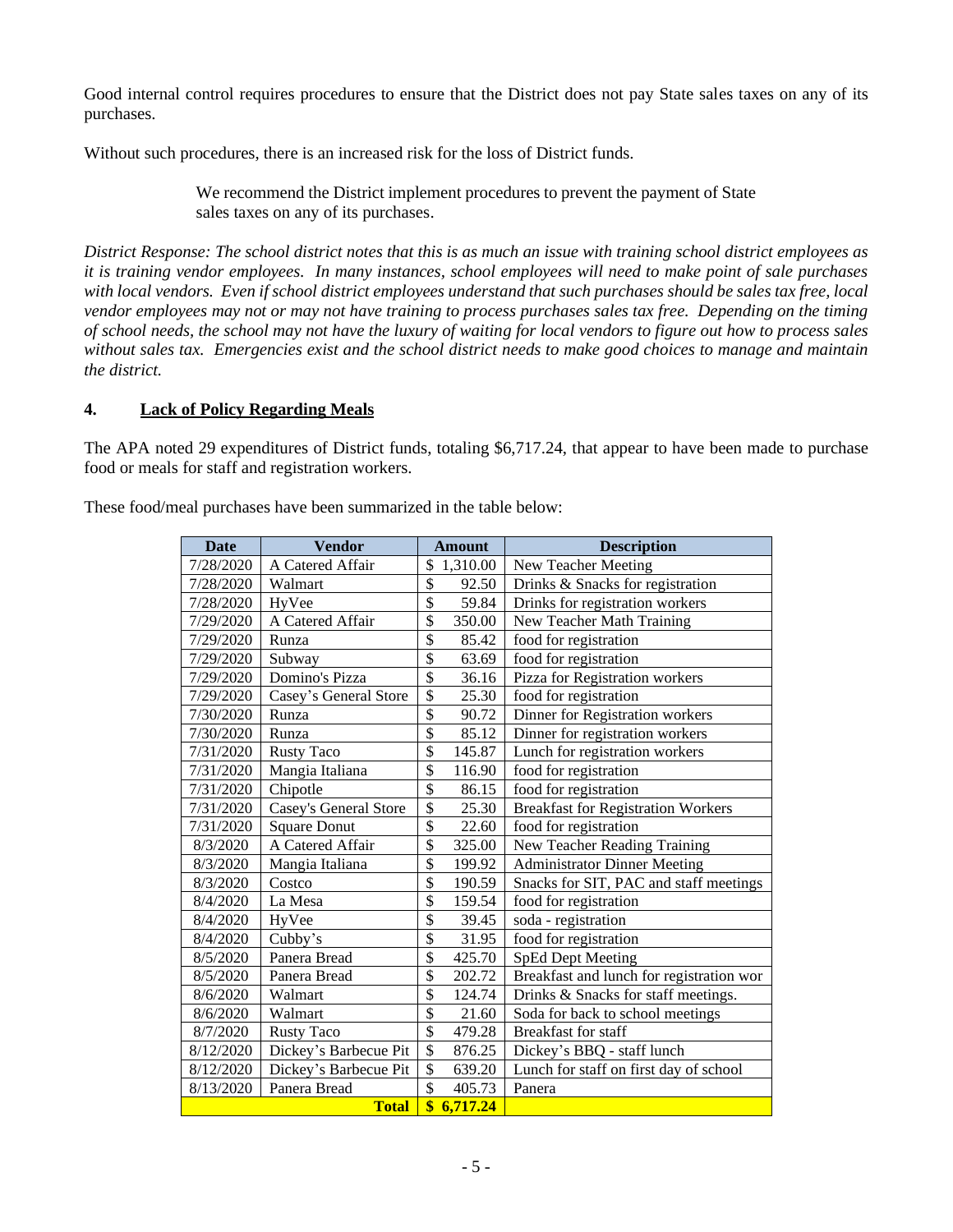The District acknowledged lacking specific policies or procedures pertaining to the allowability of meal purchases for in-service activities, meetings, or other functions.

The Local Government Miscellaneous Expenditure Act (Act), which is set out at Neb. Rev. Stat. §§ 13-2201 to 13- 2204 (Reissue 2012, Cum. Supp. 2020), specifies various expenditures, aside from those otherwise authorized by law, that constitute allowable uses of public funds by designated political subdivisions. The provisions of the Act are made applicable to school districts, among numerous other public entities, by both subsections (2) and (3) of Neb. Rev. Stat. § 13-2202 (Cum. Supp. 2020).

Neb. Rev. Stat. § 13-2203 (Cum. Supp. 2020) of the Act enumerates the miscellaneous expenditures permitted by governing bodies of local governments. Purchases of meals for employees and volunteers are allowable expenditures, but only under specific circumstances. To start,  $\S$  13-2203(1)(b) says the following:

*Authorized expenditures shall not include expenditures for meals of paid members of a governing body provided while such members are attending a public meeting of the governing body unless such meeting is a joint public meeting with one or more other governing bodies[.]*

Section 13-2203(2) authorizes the "expenditure of public funds" for the following:

*(a) Nonalcoholic beverages provided to individuals attending public meetings of the governing body; and*

*(b) Nonalcoholic beverages and meals:*

*(i) Provided for any individuals while performing or immediately after performing relief, assistance, or support activities in emergency situations, including, but not limited to, tornado, severe storm, fire, or accident;*

*(ii) Provided for any volunteers during or immediately following their participation in any activity approved by the governing body, including, but not limited to, mowing parks, picking up litter, removing graffiti, or snow removal; or*

*(iii) Provided at one recognition dinner each year held for elected and appointed officials, employees, or volunteers of the local government. The maximum cost per person for such dinner shall be established by formal action of the governing body, but shall not exceed fifty dollars. An annual recognition dinner may be held separately for employees of each department or separately for volunteers, or any of them in combination, if authorized by the governing body[.]*

On September 17, 1993, the Nebraska Accountability and Disclosure Commission adopted a document entitled "A Guideline to the Use of Public Funds by Cities and Villages – Revised" (Guideline). The Guideline addresses various scenarios involving the expenditure of public funds. Though issued almost three decades ago, the Guideline remains relevant to various Nebraska public entities, including school districts.

Regarding the issue of meal purchases, the Guideline says the following:

*Question #1 – Is a city official permitted to use public funds to purchase meals for officials or staff?*

*Response – Under certain circumstances, yes. The Local Government Miscellaneous Expenditure Act provides that public funds may be spent for meals under the following circumstances:*

*a) If the meal is part of the actual and necessary expenses incurred by the official or employee at educational workshops, conferences, training programs, official functions, hearings or meetings (whether within or without the municipal limits). The governing body must give approval prior to the expense being incurred either by formal vote or by the adoption of a uniform policy.*

*b) Meals and nonalcoholic beverages may be provided to individuals while performing or immediately after performing relief, assistance, or support activities in emergency situations including tornado, severe storm, fire, accident, etcetera.*

*The governing body may not expend public funds for meals of paid members of a governing body provided while the members are attending a public meeting of the governing body unless the meeting is a joint public meeting with one or more other governing bodies.*